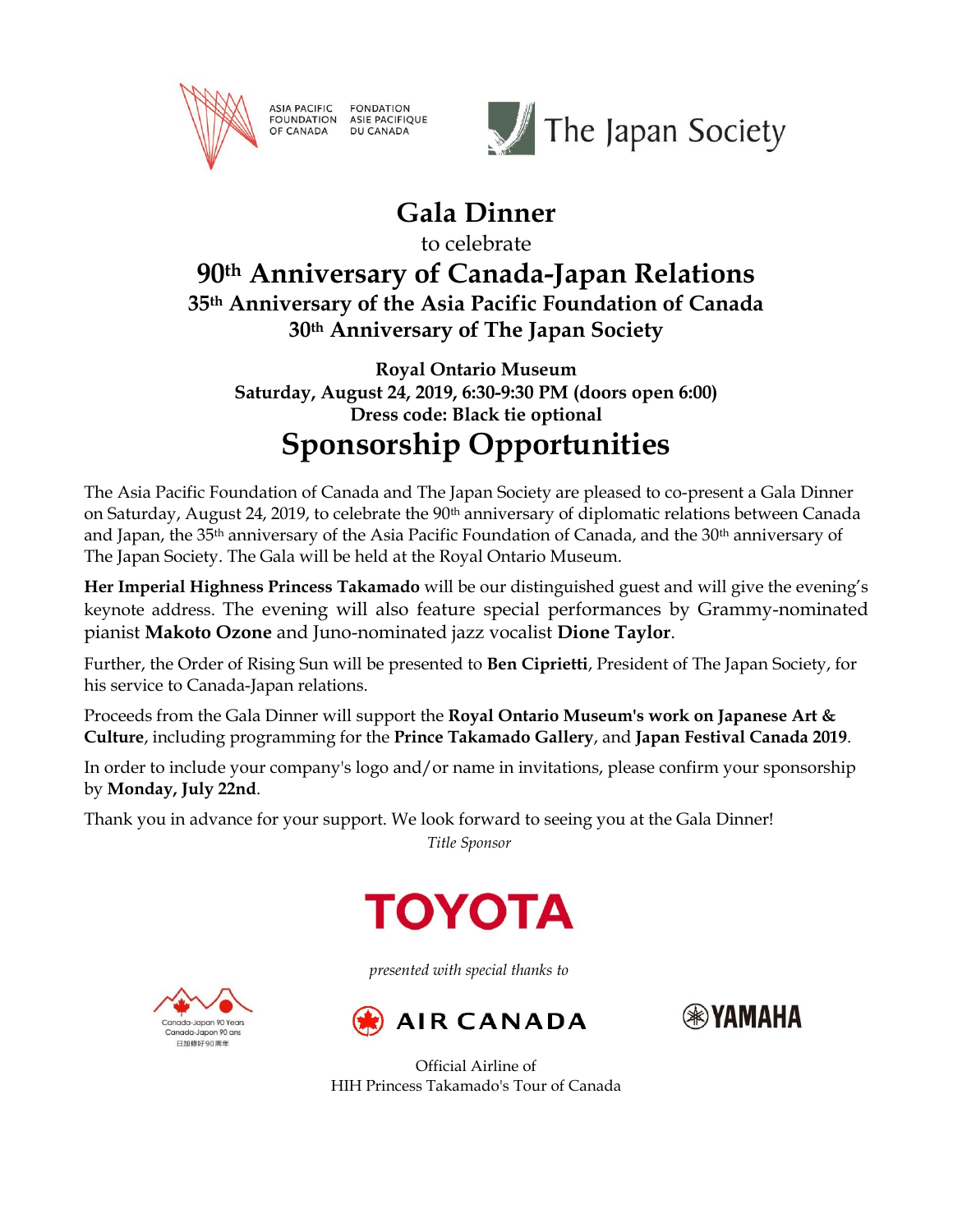

**ASIA PACIFIC FONDATION** FOUNDATION ASIE PACIFIQUE OF CANADA **DU CANADA** 



#### ANNIVERSARY SPONSOR - \$12,500

- Sector exclusivity; the Gala Dinner will have only one anniversary sponsor per sector
- Recognition of your company's anniversary sponsorship in remarks from the podium
- One representative seated at the Head Table
- Five (5) guests invited to the pre-reception with HIH Princess Takamado
- Preferred seating for 1 corporate table of 10 guests
- Event program: Anniversary sponsor logo recognition
- Option to contribute a corporate item to the gift bag
- Anniversary sponsor logo placement on signage, printed materials, and event webpage
- Tax receipt for the maximum allowable contribution

### PREMIERE SPONSOR - \$7,500

- Recognition of your company's premiere sponsorship in remarks from the podium
- Two (2) guests invited to the pre-reception with HIH Princess Takamado
- Seating for 1 corporate table of 10 guests
- Event program: Premiere sponsor logo recognition
- Option to contribute a corporate item to the gift bag
- Premiere sponsor logo placement on signage, printed materials, and event webpage
- Tax receipt for the maximum allowable contribution

#### For further information, please contact:

#### Christine Nakamura **Asami Okusawa**

Vice-President, Toronto Office Executive Director Asia Pacific Foundation of Canada The Japan Society Christine.Nakamura@asiapacific.ca Asami@japansocietycanada.com (416) 597 8040 x 203 (416) 366 4196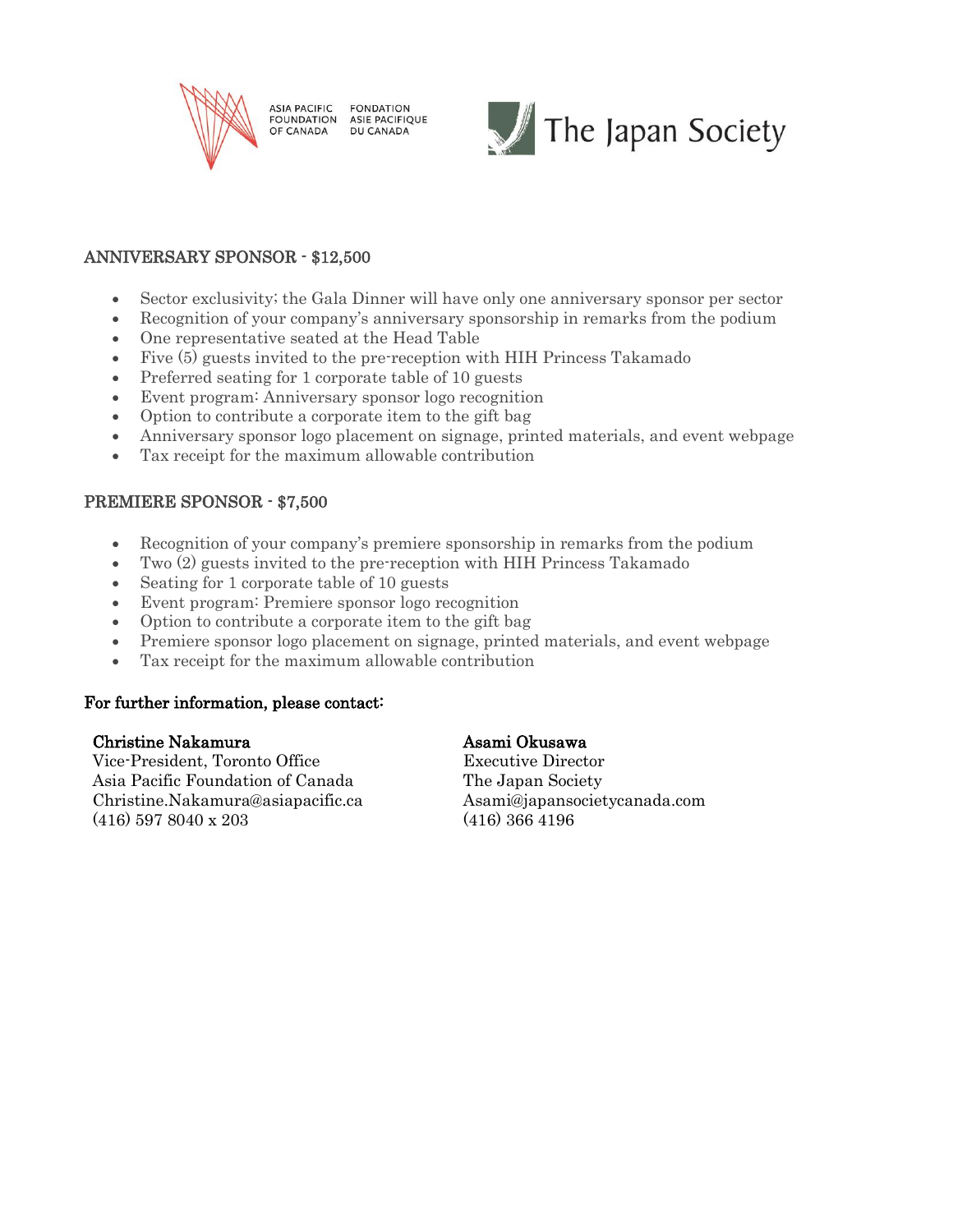

**ASIA PACIFIC FONDATION** FOUNDATION ASIE PACIFIQUE OF CANADA **DU CANADA** 



### **Distinguished Guest Her Imperial Highness Princess Takamado**



**Her Imperial Highness Princess Hisako Takamado** was born in Tokyo and studied at Sacred Heart Girls' School. When her father was posted to the U.S.A. and to the U.K., the family moved to these countries. She is a graduate of Cambridge University where her subjects were Chinese Studies, Archaeology and Anthropology. She married His Imperial Highness Prince Norihito in 1984 and they were blessed with three daughters. She is the Honorary Patron or President of many organisations including BirdLife International, the International Kyudo Federation and the Japan Football Association. Her hobbies are painting, birdwatching, photography, tennis and kyudo. She is the author of three children's books including "Lulie the Iceberg" (Kodansha International), "Have Netsuke Will Travel" (Kodansha), a collection of bird photographs "Yori-Dori, Mi-Dori" amongst others.

Her Imperial Highness Princess Takamado continues to maintain the strong connection to Canada established by HIH the late Prince Takamado, who attended Queen's University from 1978 to 1981. Their third daughter, Mrs. Ayako Moriya (who renounced her imperial status after marrying a commoner), studied abroad at Camosun College and the University of British Columbia from 2013-2015.

To commemorate the 90th anniversary of the establishment of Canada's first diplomatic legation in Japan in 1929, the Asia Pacific Foundation of Canada (APF Canada) has invited Her Imperial Highness Princess Takamado to embark on a six-city tour of Canada in August, visiting institutions, organizations and community groups that have worked to strengthen bonds between Canada and Japan, recognizing individuals who have made significant contributions to Canada-Japan relations, and commemorating 90 years of friendship and cooperation. HIH Princess Takamado will visit Toronto, Ottawa, Charlottetown, Edmonton, Vancouver and Victoria.

# **Performances by**



**Makoto Ozone** Dione Taylor